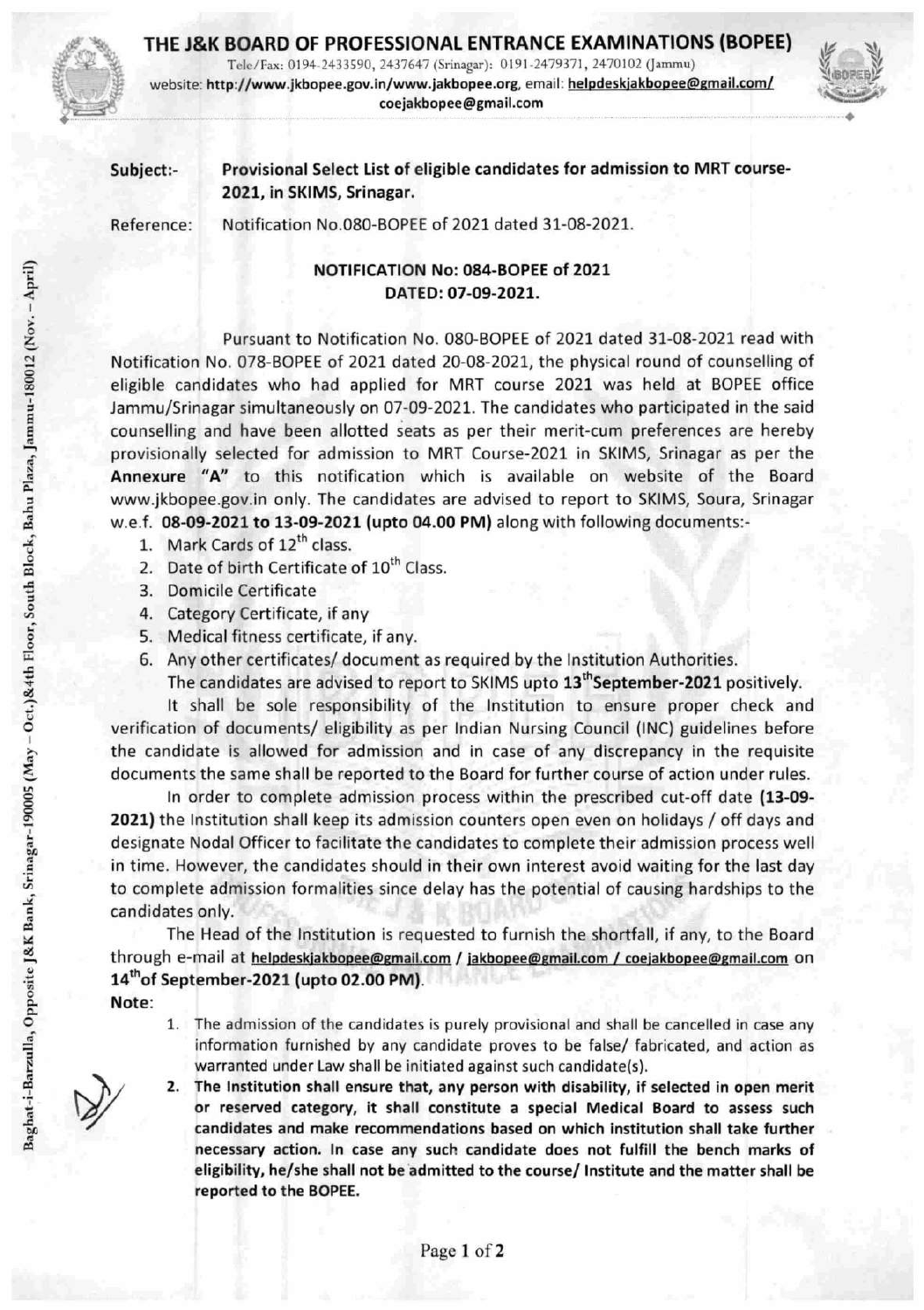- 3. For fee / documents required for admission in the Institute, the provisionally selected candidates are advised to contact concerned Institute before the last date of admission i.e. 13-09-2021.
- 4. The other terms and conditions shall remain the same as notified in e-Information Brochure/ Notifications/ Notices issued by the Board from time to time in this regard.

E&OE

(Dr. Sunil Gupta) **Controller of Examinations** J&K BOPEE

No. BOPEE/Exam-10/2021 Dated: 07-09-2021 Copy to the:-

- 1. Financial Commissioner (Additional Chief Secretary), Health & Medical Education Department, Srinagar/Jammu.
- 2. Principal Secretary to the Hon'ble Lt. Governor, UT of J&K, Jammu/Srinagar.
- 3. Principal Secretary to the Hon'ble Lt. Governor, UT of Ladakh.
- 4. Commissioner/Secretary to Government General Administration Department, J&K, Jammu/Srinagar.
- 5. Secretary to Government, ARI and Trainings Department, J&K, Jammu/Srinagar.
- 6. Director SKIMS, Soura, Srinagar. for information and further necessary action.
- 7. Director Information for publication of the notice in two leading English Newspapers from Jammu & Srinagar, having largest circulation.
- 8. Director Doordarshan Kendra Srinagar/Jammu/Leh/Kargil for favour of wide publicity through daily news bulletins.
- 9. Director Radio Kashmir/Jammu/Leh/Kargil for favour of wide publicity in different programmers.
- 10. Secretary J&K BOPEE for information
- 11. President, J&K Paramedical Council, GMC Jammu for information.
- 12. Vice President, J&K Paramedical Council, GMC Srinagar for information.
- 13. Registrar, J&K Paramedical Council, GMC Jammu for information.
- 14. FA/CAO, J&K BOPEE for information.
- 15. Deputy Secretary (legal), J&K BOPEE.
- 16. Standing Legal Counsel, J&K BOPEE, Jammu/Srinagar
- 17. Pvt. Secretary to the Chairman, J&K, BOPEE for information of the Chairman..

**STOWAL ENTRANCE EXA** 

- 18. In-charge I.T. Section BOPEE, for information & necessary action.
- 19. P.A. to Members, J&K BOPEE, for information to members.
- 20. Office file.